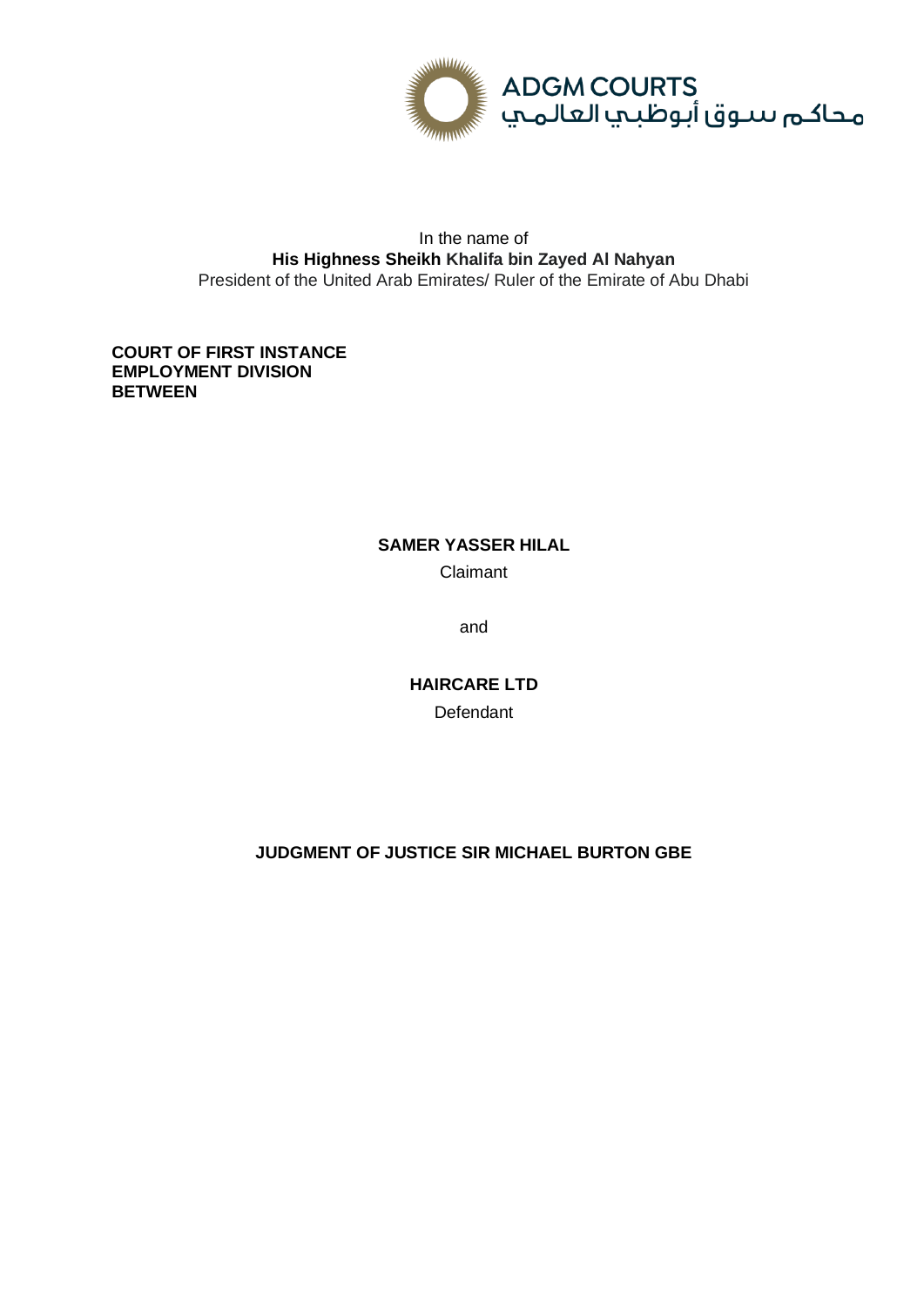

| <b>Neutral Citation:</b>              | [2022] ADGMCFI 0001                                                                                                                                                                                                                                                                                                                                                                                                                                                                                                                                                                                                                                                                                                                                                                                                                                                                             |
|---------------------------------------|-------------------------------------------------------------------------------------------------------------------------------------------------------------------------------------------------------------------------------------------------------------------------------------------------------------------------------------------------------------------------------------------------------------------------------------------------------------------------------------------------------------------------------------------------------------------------------------------------------------------------------------------------------------------------------------------------------------------------------------------------------------------------------------------------------------------------------------------------------------------------------------------------|
| Before:                               | His Honour Justice Sir Michael Burton GBE                                                                                                                                                                                                                                                                                                                                                                                                                                                                                                                                                                                                                                                                                                                                                                                                                                                       |
| <b>Decision Date:</b>                 | 7 January 2022                                                                                                                                                                                                                                                                                                                                                                                                                                                                                                                                                                                                                                                                                                                                                                                                                                                                                  |
| Decision:                             | Judgment be entered in favour of the Claimant in the total sum of<br>1.<br>AED149,679.50, being as to the admitted sum of AED2379.50 unpaid<br>commission, and as to damages:<br>a. AED100,000 for salary;<br>b. AED30,000 for commission;<br>c. AED8,000 for annual leave;<br>d. AED1,900 for repatriation;<br>e. AED3,500 in respect of end-of-service gratuity;<br>f.<br>AED900 for medical insurance; and<br>AED3,000 for deducted visa costs.<br>a.<br>2. Interest shall accrue on the judgment sum at the rate of 5% per annum from<br>the date of judgment until payment.<br>The parties are to file and serve their costs submissions as to liability and<br>3.<br>quantum with the Claimant to file his written costs submissions in light of<br>this judgment by 4.00 pm on 13 January 2022 and the Defendant to file its<br>written costs submissions by 4.00 pm on 20 January 2022. |
| Hearing Date(s):                      | 13 and 14 December 2021                                                                                                                                                                                                                                                                                                                                                                                                                                                                                                                                                                                                                                                                                                                                                                                                                                                                         |
| Date of Order:                        | 7 January 2022                                                                                                                                                                                                                                                                                                                                                                                                                                                                                                                                                                                                                                                                                                                                                                                                                                                                                  |
| <b>Catchwords:</b>                    | Wrongful termination of fixed-term employment contract, mitigation of loss,<br>employee's entitlement towards damages including salary, commission,<br>annual leave, repatriation, end-of-service gratuity, medical insurance and<br>deducted visa costs.                                                                                                                                                                                                                                                                                                                                                                                                                                                                                                                                                                                                                                       |
| <b>Cases Cited:</b>                   | Boston Deep Sea Fishing & Ice Co v Ansell (1888) 39 ChD 339<br>СA                                                                                                                                                                                                                                                                                                                                                                                                                                                                                                                                                                                                                                                                                                                                                                                                                               |
| <b>Legislation Cited:</b>             | ADGM Employment Regulations 2019                                                                                                                                                                                                                                                                                                                                                                                                                                                                                                                                                                                                                                                                                                                                                                                                                                                                |
| <b>Case Number:</b>                   | ADGMCFI-2021-021                                                                                                                                                                                                                                                                                                                                                                                                                                                                                                                                                                                                                                                                                                                                                                                                                                                                                |
| <b>Parties and</b><br>representation: | Mr Samer Yasser Hilal, the Claimant (self-represented)<br>Mr Firaz El Essber, Managing Director of the Defendant, for the Defendant                                                                                                                                                                                                                                                                                                                                                                                                                                                                                                                                                                                                                                                                                                                                                             |

# **JUDGMENT**

1. This has been the hearing of the Claimant's claim arising out of the termination of his employment as a hairdresser, under an Employment Agreement commencing 25 July 2019 ("**Employment Agreement**"), at Haircare Beauty Salon ("**HBS**"), by the Defendant, of which the controller was and is Mr Firaz El Essber ("**Mr. El Essber**"). His employment was summarily terminated, it is now common ground, on 25 September 2020. The Defendant admits the termination, and the onus is consequently upon it to justify the dismissal as having been for cause, namely for gross misconduct in accordance with clause 8 of the Employment Agreement, and so Mr. El Essber gave his evidence and called his witnesses first.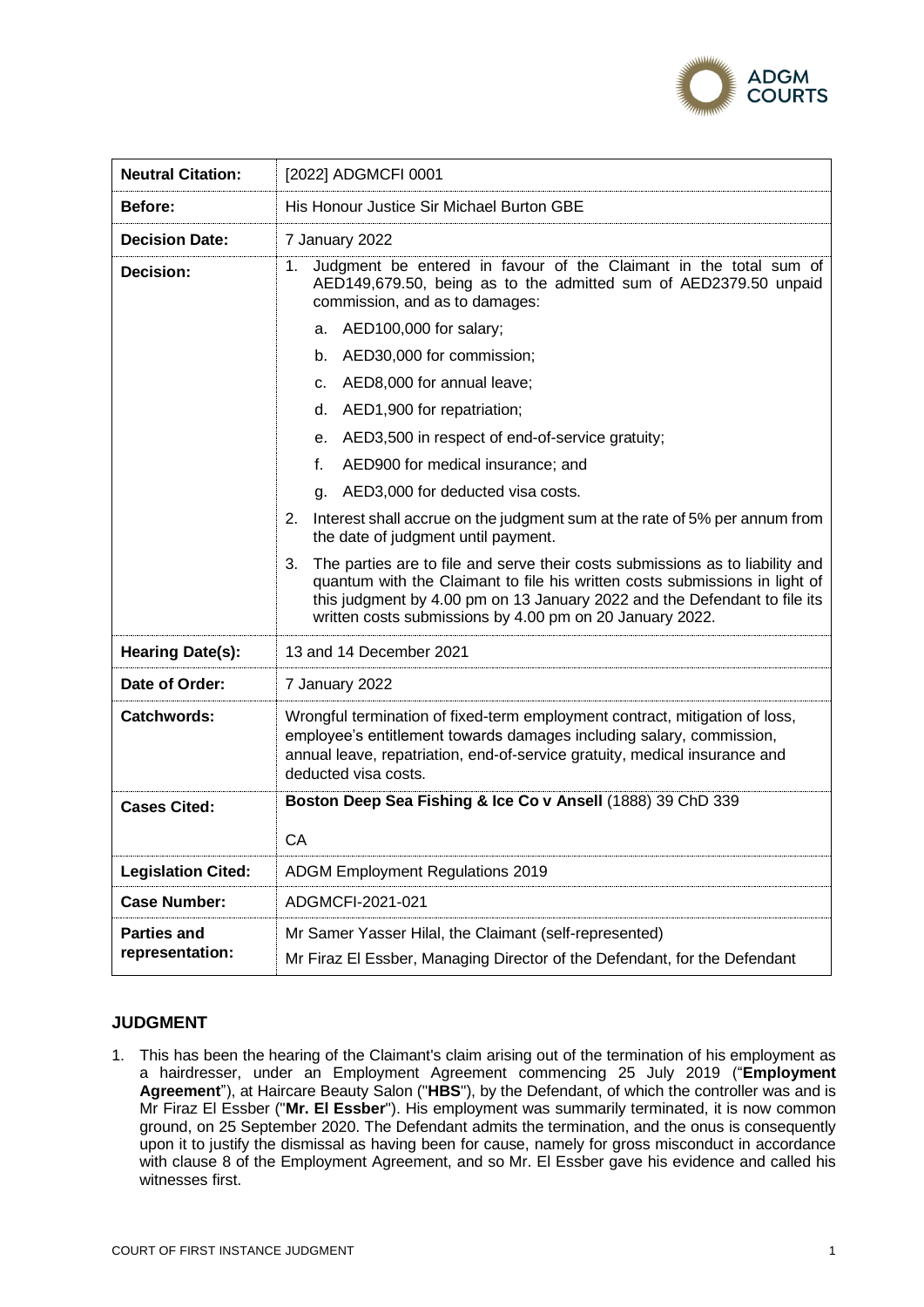

# **Terms of employment**

2. I set out the relevant terms of the Employment Agreement below, and I indicate the areas of dispute.

### *Duration*

3. The Employment Agreement was for three years, as provided at clause 8 (with bold emphasis in the original):

*"The duration of this agreement is three years renewable, it may be amended or cancelled by mutual agreement of the parties*..."

- 4. Clause 8 contains provisions in relation to termination for cause and termination by reason of the employee's disability. The three-year term is also emphasised in clause 4, which provides that if the employee wants to terminate the contract "*before completing his 3rd year of employment*" he must repay the cost of his visa. There were accordingly 22 months of the three-year contract still outstanding at the date of termination. The Defendant will be liable to pay damages in respect of that period (subject to the Claimant's duty to mitigate) unless it can establish good cause pursuant to clause 8.
- 5. The Claimant's salary was paid up to 31 August 2020. As a result of my judgment of 15 June 2021, I ordered a further AED5,000 in respect of salary for the month of August 2020. Since the August salary had, unknown to me and not then appreciated by the parties, in fact been paid, that judgment sum stands in respect of the unpaid September salary. On that basis, salary is paid up to 30 September 2020. Entitlement to further payment depends upon my resolution of the issue of gross misconduct.

### *Remuneration*

- 6. The salary according to the Employment Agreement was AED5,000 monthly. The Claimant alleges that in fact it was agreed to be AED6,000, and that AED1,000 was paid over and above the rate of salary provided for in the Agreement, but he does not pursue that claim. In addition to salary, the Claimant was paid commission in accordance with an oral agreement with the Defendant.
- 7. It is common ground between the parties that, in accordance with a WhatsApp message sent by Ms Julie Nuera ("**Ms. Nuera")**, the Defendant's then receptionist at the time, there was commission owed to the Claimant in the sum of AED3,379.50, and it was also there recorded that there had been a cash advance of AED1,000 falling to be credited. It is thus agreed that the sum of AED2,379.50 is due to the Claimant on any basis. The Claimant alleges that this commission was at the rate of 25% of the monies paid by clients serviced by him at the salon, which amount was never less than AED3,000 monthly, paid to him by cheques which the Claimant arranged to have cashed, as he had no bank account. Mr. El Essber alleges that the commission was variable, dependent upon the services provided, calculated by Ms Nuera. Ms Nuera would have been able to give further detail of this, had she given evidence, as she intended, but unfortunately she is in the Philippines and her attendance by video link was not in the event possible.
- 8. The Defendant has provided no details about the calculation or payment of commission or its method, and all that was disclosed by the Defendant was a work tally sheet for August and September 2020, apparently showing a list of customers and the prices they paid. The Defendant's case is that the commission was gratuitous, and that the Claimant had no contractual entitlement. The Claimant's evidence is that commission was agreed at the outset with Mr. El Essber, although not included in the Employment Agreement at Mr. El Essber's request, that he always received the commission each month in an amount which was never less than AED3,000, and that, without the commission, AED5,000 would have been an inappropriately low remuneration for a senior hairdresser of his experience and admitted skill. Apart from that issue, the question of any liability to continued commission post termination depends upon my resolution of the gross misconduct issue.

#### *Annual leave*

9. The Claimant is entitled by clause 3(c) of the Employment Agreement to annual leave of one month. The Claimant denied that he had taken any annual leave for the period of his employment, and that the only period he was away was for one week in December 2020, when he went to Lebanon, for which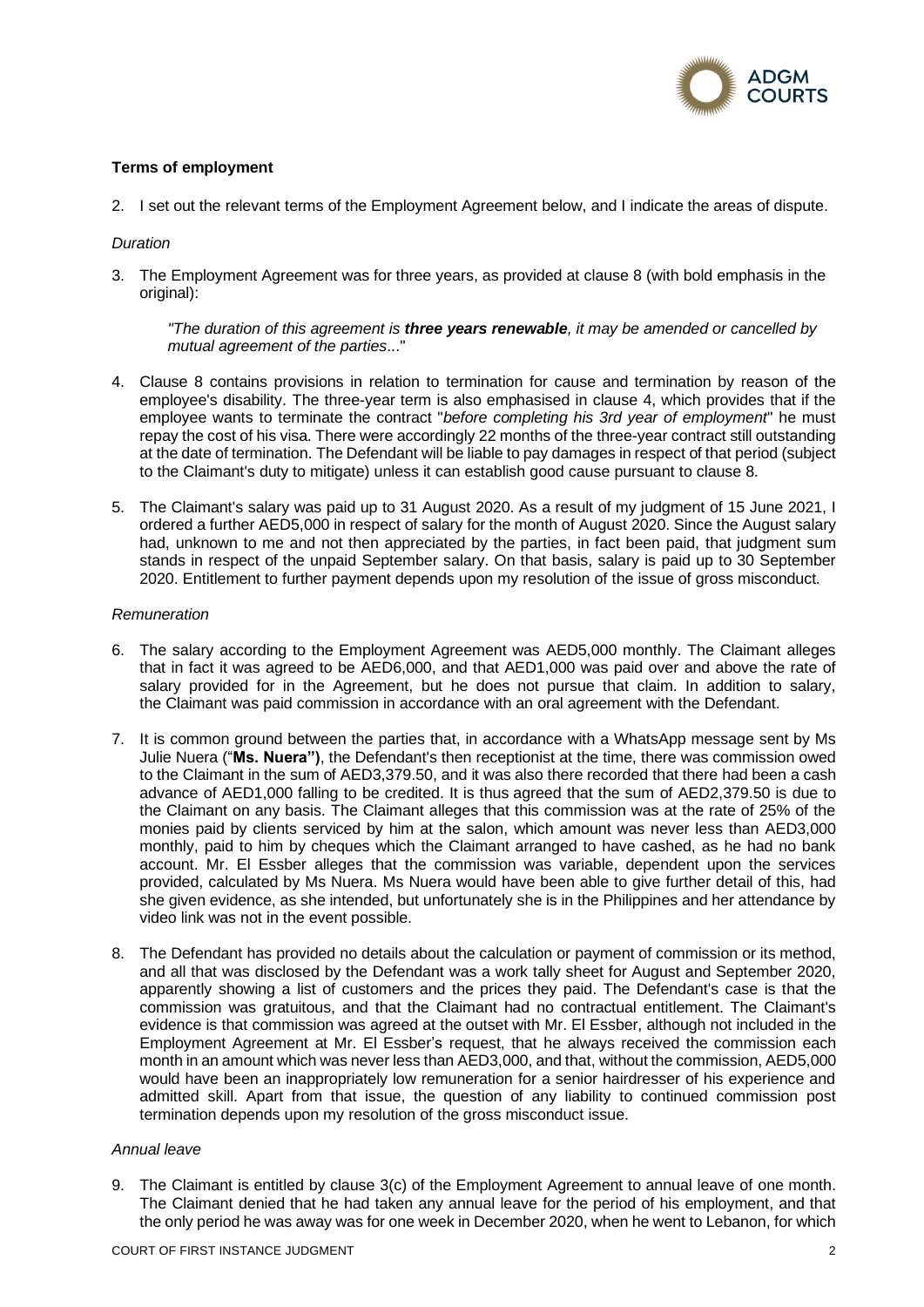

period he was not paid. That would entitle him pursuant to ss.22 and 23 of the *ADGM Employment Regulations 2019* ("**the Regulations**") to (approximately) AED8,000, including the monthly commission. Mr. El Essber says that the Defendant paid the Claimant for that period of one week in Lebanon, though he has provided no record: and that in any event the Defendant should be entitled to treat the period of lockdown (when the salon was closed) from 15 March 2020 to 10 June 2020 as annual leave of the employee. Quite apart from challenging that proposition, the Claimant alleged that in fact he had been caused by the Defendant to work during that period, at a different site, The Haircare Workshop in the World Trade Centre.

### *End-of-service gratuity*

10. This entitlement again depends upon the resolution of the issue of gross misconduct, which would disentitle the Claimant to payment (s.59(4) of the Regulations). Otherwise, it would follow that, pursuant to s.59(2) of the Regulations, the Claimant is entitled to 21 days at his basic wage (i.e. not including commission in accordance with s65 of the Regulations) being 70% of AED5,000.

## *Repatriation*

11. The parties agree that, again subject to the issue of gross misconduct which would disentitle the Claimant, the Claimant would be entitled to the cost of an air ticket to Lebanon at a cost agreed at AED1,900 pursuant to s.63 of the Regulations, unless the Claimant obtained alternative employment rendering the repatriation unnecessary. As will appear, the Claimant is subject to a deportation order as a result of the Absconding Summons brought against him in the Abu Dhabi Courts by the Defendant, so that such repatriation will, as the Defendant accepts, take place.

### *Health insurance*

12. The Claimant is entitled pursuant to clause 3(e) of the Employment Agreement to medical insurance covered by the Defendant. The Defendant has disclosed a copy of a policy said to be for 12 months expiring on 6 May 2020, at a cost of AED632. The Claimant asserts that in the light of the need for continued coverage under the contract, a year's insurance was purchased in the sum of AED900, deducted from his salary. Again, Ms. Nuera would have been able to assist, had she been able to attend. The figure of AED900 looks reasonable in the light of the cost of the policy cover disclosed by the Defendant, and the Defendant has produced no documentation relating to the cover subsequent to 6 May 2020 which the Defendant was obliged to provide under the Employment Agreement.

### *Deducted visa costs*

13. The Defendant deducted AED3,000 from the Claimant's salary for visa costs. Leaving aside any impact of s.14(2) of the Regulations, the Defendant relies at paragraphs 2-3 of its Defence on clause 4 of the Employment Agreement set out in paragraph 4 above, obligating the Claimant to repay the visa costs, but only if the Claimant "*wants to terminate the contract*" before the expiry of the 3 year term.

# *Mitigation*

- 14. If the Claimant's claim for breach of contract succeeds, i.e. if the Defendant's case of justified dismissal for gross misconduct fails, then the Claimant would be entitled to continuing remuneration pursuant to: paragraphs 3-5 above and, subject to the resolution of the issues on commission, paragraphs 6-8 above, but subject to the Claimant's duty to mitigate.
- 15. The issue arises as to whether he could and should have mitigated by finding alternative employment both up to now and continuing until expiry of the 22 months. The Defendant issued, almost immediately after he dismissed the Claimant, an Absconding Summons in the Abu Dhabi Courts, which resulted in the police seeking to arrest the Claimant and to the Claimant's inability to find any employment in that period while facing the Absconding Summons, and in any event it appears that, no doubt in order to protect the Defendant's position as Mr. El Essber saw it, he appears to have warned off possible employers of the Claimant such as the Beach Hotel and the Grand Hyatt.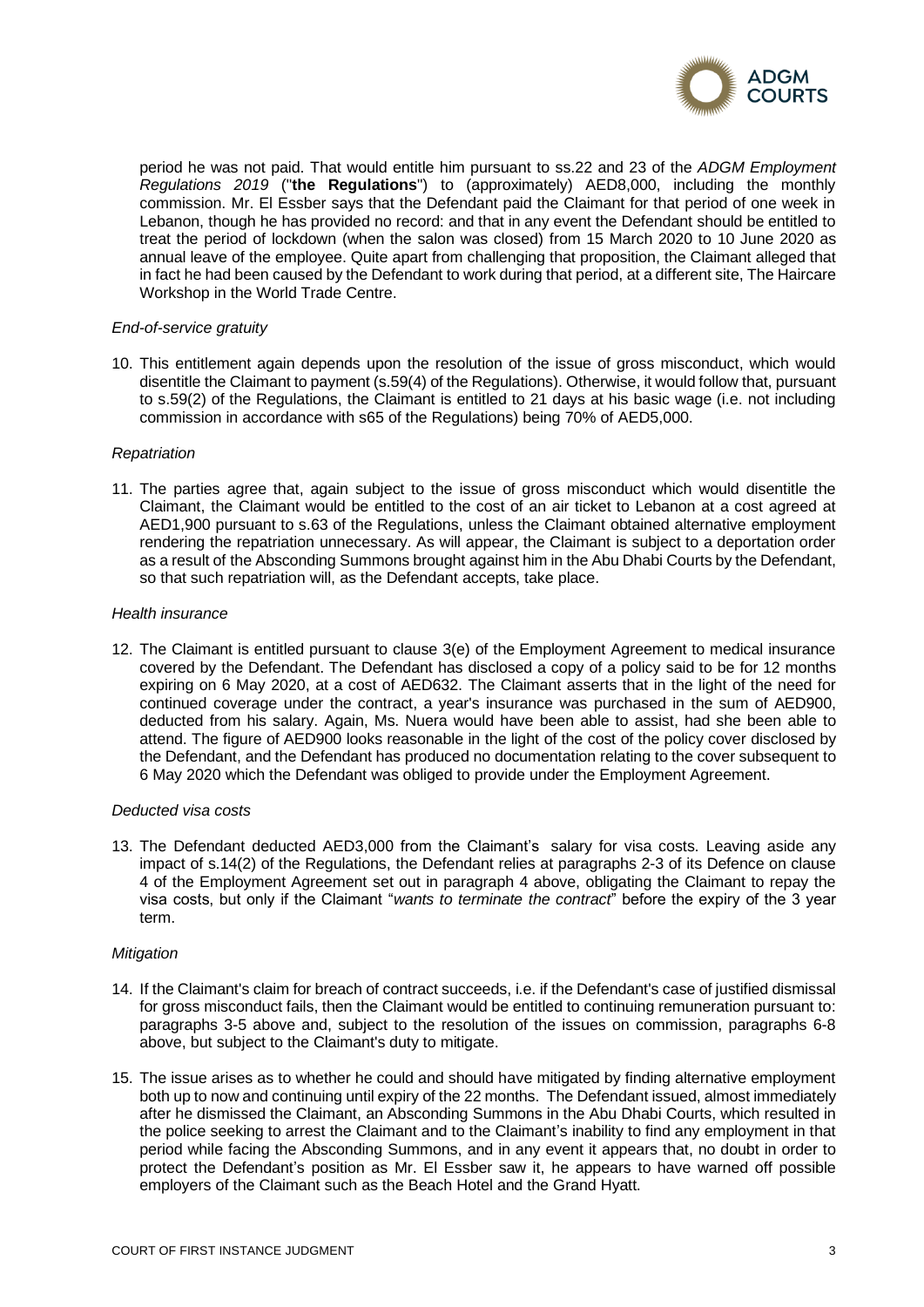

16. The Defendant asserts that the Claimant was in some way responsible for his problems with the Abu Dhabi authorities by reference to a complaint about unpaid rental for a car, but in the papers which I have seen there is no reference by the Abu Dhabi judicial authorities to any other issue than the fact that the Claimant had absconded from the Defendant and consequently breached the terms of his work permit. In any event the result was that the Claimant was found guilty on the Absconding Summons by the Abu Dhabi Courts, and his appeal failed, and he was sentenced to serve, and did serve (at a time which caused this trial to be adjourned when it was otherwise fixed), to 28 days imprisonment and thereafter to be deported. A second Absconding Summons was issued by the Defendant but this has also now been disposed of. The Claimant's case is that thus he could not have obtained any alternative employment, although he accepts that he was trying to put together a WhatsApp group of potential clients, as described by Ms Samia Naser ("**Ms. Naser**"), a witness called by the Defendant. He is now to be deported pursuant to the decision of the Abu Dhabi Court on the Absconding Summons and will be returned to Lebanon, where he plans to try to find alternative employment as a hairdresser, although, given the well-publicised difficulties of the economy in Lebanon, that may not be easy.

### **Issues for decision**

17. These are the issues for me to decide, after hearing witnesses, 8 in all, though I did not regard the evidence of Mr. Jesam Abece for the Claimant as being of any relevance.

#### *Dismissal for cause*

18. I turn to the one issue upon which almost all other matters depend. The Defendant sets out his case by reference to the evidence of Ms Manal Hamdan ("**Ms. Hamdan**") and Ms Souha El Natour ("**Ms. El Natour**"). Ms. El Natour describes how, at a date which Mr. El Essber in his evidence estimated as about six weeks before the events of 23-25 September 2020, she had told Mr. El Essber that a friend (whom she identified in evidence in answer to the Claimant to be Ms. Hamdan) had told her that the Claimant had claimed in a conversation with that friend to be the owner of HBS, i.e. the Defendant. Ms. El Natour said that she had called Mr. El Essber and he had told her that the Claimant was not the owner, but was his employee and that "*Stev*e [the Claimant] *likes to show off on social media. It seemed to me that Firaz* [Mr. El Essber] *didn't take the story seriously*". Mr. El Essber confirmed in evidence before me that he did not raise Ms. El Natour's conversation with the Claimant or complain about it to him. Then came the evidence of Ms. Hamdan. She gave an account that at her hairdressing salon she employed Ms Nadin Al Salibi ("**Ms. Al Salibi**"), and that in the last week of September 2020 (plainly 23 September) the Claimant had attended at her salon and started to talk with her by way of a complaint on behalf of Ms. Al Salibi, who was a girlfriend of the Claimant, about the terms and conditions which Ms. Hamdan was proposing for Ms. Al Salibi's employment. It seems that the conversation became heated. The Claimant, according to Ms. Hamdan, said in the course of that heated conversation that he owned HBS. If she was so informed by the Claimant (and he does not accept that) she would have known the contrary from her earlier conversation with Ms. El Natour, unless she is confusing the two occasions. In any event she told the Claimant to leave and asked her PRO to phone up HBS, and then herself contacted Mr. El Essber to complain about the Claimant. On 1 October 2020, i.e. after Mr. El Essber had dismissed the Claimant, she wrote an email to Mr. El Essber which read as follows:

"[The Claimant] *came to our salon asking for more clarification about the contract that already signed by Nadeen, then I told him talk to our PRO and he started to shout and don't want to listen or understand (anger issues) we can't continue with such a level!! He refused, told us that we change the contracts etc., he caused a big problem without any reason.... When we met last month he introduced himself as the owner of haircare salon in Cleveland and many other salons in UAE and abroad*."

This is obviously a reference to the earlier conversation she had had with Ms. El Natour. In her email dated 20 October 2021 produced as part of her witness summary for this hearing , she added that "*we told him if he showed again near our shops we will call the police*".

19. Mr. El Essber's account to me was that, although he had taken no steps in relation to the earlier conversation with Ms. El Natour, in the light of Ms. Hamdan's conversation, which he had on the Wednesday 23 or Thursday 24 September 2020 he was concerned about the risk to his salon, and that the fact that Ms. Hamdan had said that the Claimant claimed to be the owner of the Defendant caused him to be concerned; and on Friday, 25 September 2020, he spoke to the Claimant from his home, the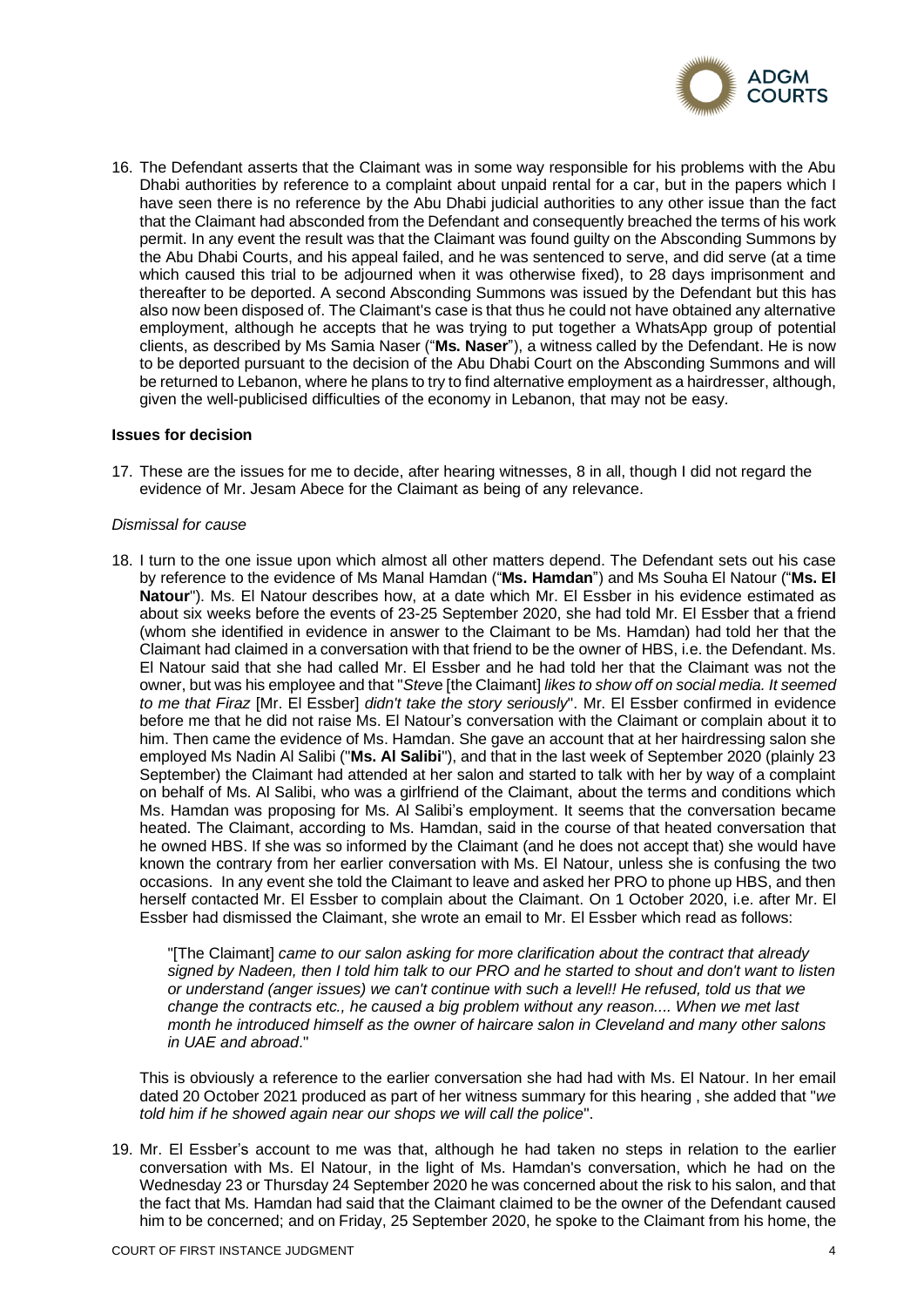

Claimant being in the salon, and that after some strong words between them he dismissed the Claimant. He made other complaints about the Claimant, that he had acted as if he was the manager of the salon when he Mr. El Essber was not there; but, that apart, the other complaints he mentioned all relate to matters after the termination. The first is by reference to the evidence of Ms. Naser, referred to in paragraph 16 above, as to the fact that she was disturbed to find, after the Claimant had left the Defendant, her name on a WhatsApp list of the Claimant: although this does not seem to me to be material to the Defendant's case, the Claimant denies that it was he who added her name. The second is by reference to the evidence of Ms Sabrine Achir ("**Ms. Achir**"). This was not known to the Defendant at the time of dismissal, but in the light of the authority of **Boston Deep Sea Fishing & Ice Co v Ansell** (1888) L.R. 39 Ch. D 339 CA, if it could have justified the dismissal had it been known at the time then the Defendant might still be able to rely on it. Ms. Achir's evidence was that in the course of the Claimant doing her hair, he criticised her hair extensions, which she had in fact had had done by someone else at the Defendant's salon, and, according to her, recommended where she might have improvements made. The Claimant says that he accepts that he did criticise the hair extensions, while doing the customers hair, which would be a natural thing to do, but denies that he suggested that she had the work redone elsewhere. On any basis this does not amount to sufficient justification for summary dismissal, at least without further investigation, nor his complaint, denied by the Claimant, and never the subject of any prior warning to the Claimant, of his managerial conduct in the salon.

- 20. It is against this background that it is plainly the case that the justification for dismissal of this senior employee from his three-year contract hangs solely on whether it was reasonable for Mr. El Essber to do so in the light of his conversation with Ms. Hamdan.
- 21. The Claimant's case was that, although he did go to see Ms. Hamdan to have it out with her about Ms. Al Salibi's contract of employment, and that the discussion, which quickly transferred from the reception area of Ms. Hamdan's salon to the coffee shop at the front, may well have got heated, he did not say that he was the owner of the Defendant. Once Ms. El Natour clarified, when she gave evidence, after Ms. Hamdan, that the friend in question was Ms. Hamdan, it does appear, by tying up that fact with the reference in Ms. Hamdan's email of 1 October 2020, that the conversation in which the Claimant is suggested to have said that he was the owner of the Defendant's salon was in fact some time earlier. But in any event it is apparent that, insofar as there was anything said to Mr. El Essber by Ms. Hamdan about the Claimant's claim to be the owner of the Defendant, it was the same matter as that reported to him earlier by Ms. El Natour, which he accepted he had done nothing about (and, according to Ms. El Natour, had treated as not being serious). Insofar as Ms. Hamdan said that she had said to him that if he came back she would call the police, that may have been said in the course of their heated discussion, but the whole matter had nothing to do with the Defendant. The Claimant's account of the events on 24 and 25 of September 2020 leading to his termination is then quite different from that of Mr. El Essber, in that, on his case, the strong words which he did have with Mr. El Essber had nothing to do with Ms. Hamdan. Ms. Al Salibi came to the salon on the afternoon of 24 September, while the Claimant was working there, and Mr. El Essber took her down to the beach, because he said he wanted to talk with her. What then happened is in the event largely unchallenged. Mr. El Essber accepts that he spoke to Ms. Al Salibi and told her that the Claimant was a bad man and that she should not have anything to do with him, and that he had a wife and family. The Claimant relates that Ms. Al Salibi was upset and told him what Mr. El Essber had said. In the telephone call on the next day he complained to Mr. El Essber that he had no right to have spoken to Ms. Al Salibi, and that he should not have interfered with his personal affairs. The conversation between them on the telephone on the Friday, 25 September 2020 did become extremely heated, but on that topic, and ended with Mr. El Essber arranging for the security guards to attend and have the Claimant removed from the premises, effectively resulting in his dismissal.
- 22. The evidence of Ms. Al Salibi supported the Claimant, both as to what had happened at Ms. Hamdan's salon and also in relation to the fact that Mr. El Essber had taken her down to the beach and said "*bad things*" about the Claimant, which she had, in a state of considerable upset, reported to the Claimant. As I have said, Mr. El Essber did not challenge Ms. Al Salibi in relation to the general content of their conversation and said in closing "*I cannot control myself*". I am entirely satisfied that the conversation, in which effectively Mr. El Essber dismissed the Claimant, by having him removed from the salon, resulted from the Claimant's strong and vigorously expressed complaint about the fact that Mr. El Essber should not have spoken to Ms. Al Salibi in the way that he did, and should not have involved himself in the Claimant's personal affairs. It did not result from any concern which Mr. El Essber had as to the content of Ms. Hamdan's conversation with him. The Claimant's understandable loss of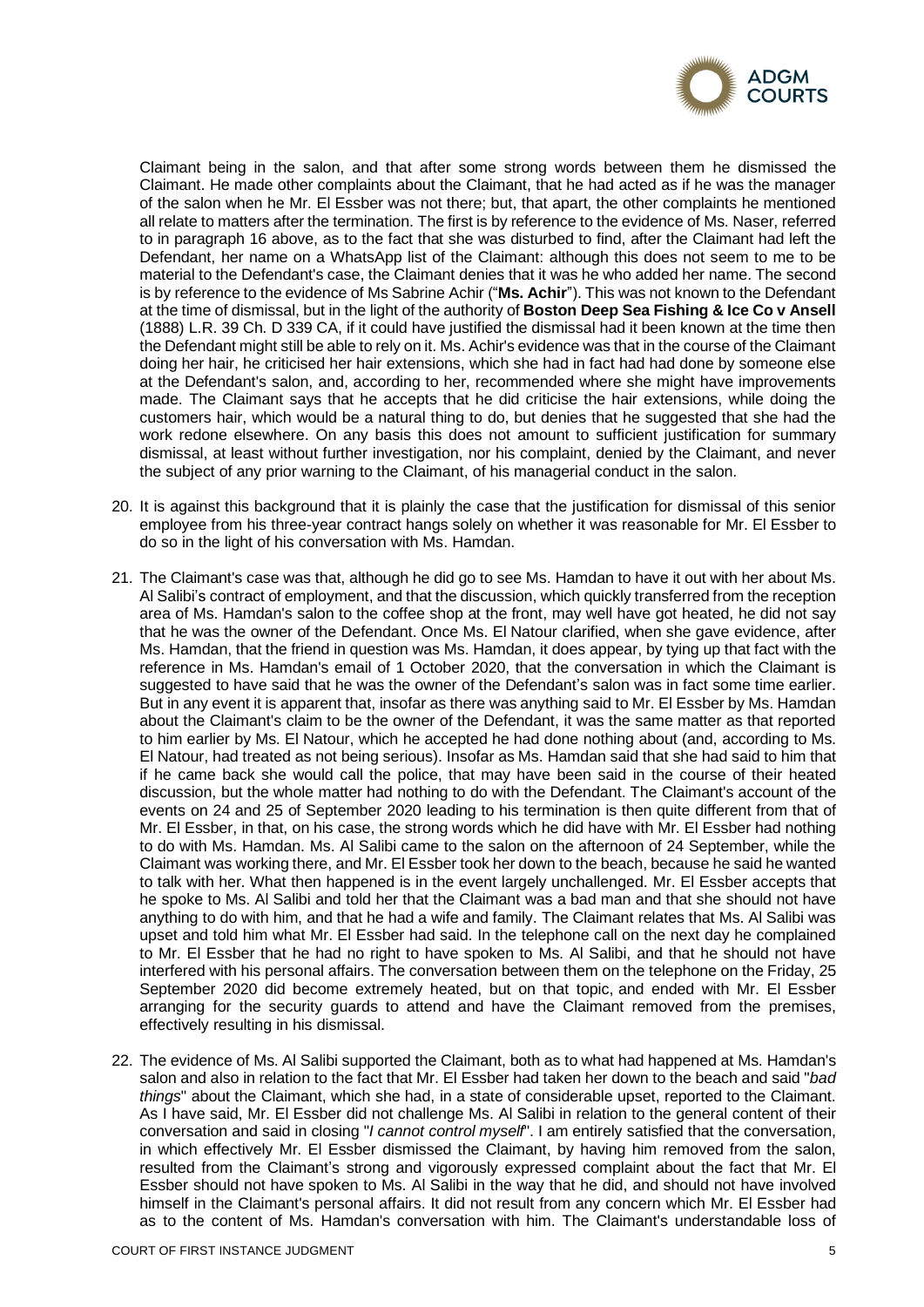

temper as a result of Mr. El Essber's intrusive conversation with Ms. Al Salibi is not conceivably justification for dismissal of him by Mr. El Essber on the grounds of gross misconduct. I am therefore satisfied that there was no ground for summary dismissal, and that the Claimant's dismissal was not for cause within clause 8 of the Employment Agreement, such that the Claimant is entitled to damages for breach of that Agreement.

## *Salary*

23. 22 months of salary (less 5 days to account for the Claimant's salary being paid to 30 September 2020) is prima facie due at AED5,000 per month. I am quite satisfied that the Claimant was in no position to mitigate his loss at any time until now, given his facing not one but two absconding summonses, leading to his imprisonment and deportation. I am satisfied that the Claimant did not do anything to contribute to his immigration position. Mr. El Essber took the view that he was protecting the Defendant against the Claimant, at that stage believing that he was justified in having summarily dismissed the Claimant. However, the result on any basis was that the Claimant was not able to obtain any employment. He is now leaving for Lebanon. Notwithstanding the very serious and well publicised position of Lebanon, the Claimant's family lives in the mountains, not in Beirut, and I am satisfied that after five months in Lebanon it ought to be possible for him to find employment as a hairdresser as remunerative as his employment by the Defendant. However, he has suffered a loss of 20 months' salary at AED5,000 per month.

### *Commission*

24. The commission claim runs for the same period. I am satisfied that the Claimant did have a contractual entitlement to such commission on all customers to whom he supplied services in the salon, and that although there was no guaranteed sum, in practice he had received every month a sum of at least AED3,000, calculated on a basis known to and operated by the Defendant, and in any event Mr. El Essber did not challenge the 25% rate when cross-examining the Claimant. It is plain to me however that, as indeed the Claimant himself accepted, the Defendant's business will have declined by at least 50%. I award 20 months at AED1,500 per month.

### *Annual leave*

25. I am satisfied that the Claimant is entitled to one month's annual leave in respect of the period when he worked for the Defendant. In the absence of production of any employment documents by the Defendant, I accept the Claimant's evidence that he was not paid in respect of the week when he travelled to Lebanon. Whether or not he worked for the Defendant, as he asserts, during the lockdown period, I am satisfied that the Defendant is not entitled to treat the salary paid during the lockdown period as if it had been annual leave. I award AED8,000 in respect of salary and commission for that one month.

#### *Repatriation*

26. In the light of my finding that the Claimant was wrongfully dismissed, and that he has no alternative employment in Abu Dhabi, the agreed sum of AED1,900 is payable

### *End-of-service gratuity*

27. For the same reason this is due, although by virtue of s.59(2)(a) of the Regulations only in respect of the basic wage, as defined in s.65 of the Regulations, and not the commission. Hence 21 days at AED5,000 per month, namely AED3,500.

#### *Health insurance*

28. I am satisfied that AED900 was deducted from the Claimant's salary in respect of the renewal of the medical insurance cover. In any event the employment agreement required the Defendant to provide medical insurance and the AED900 which I am satisfied was the proper cost of one year's medical insurance, was the obligation of the Defendant.